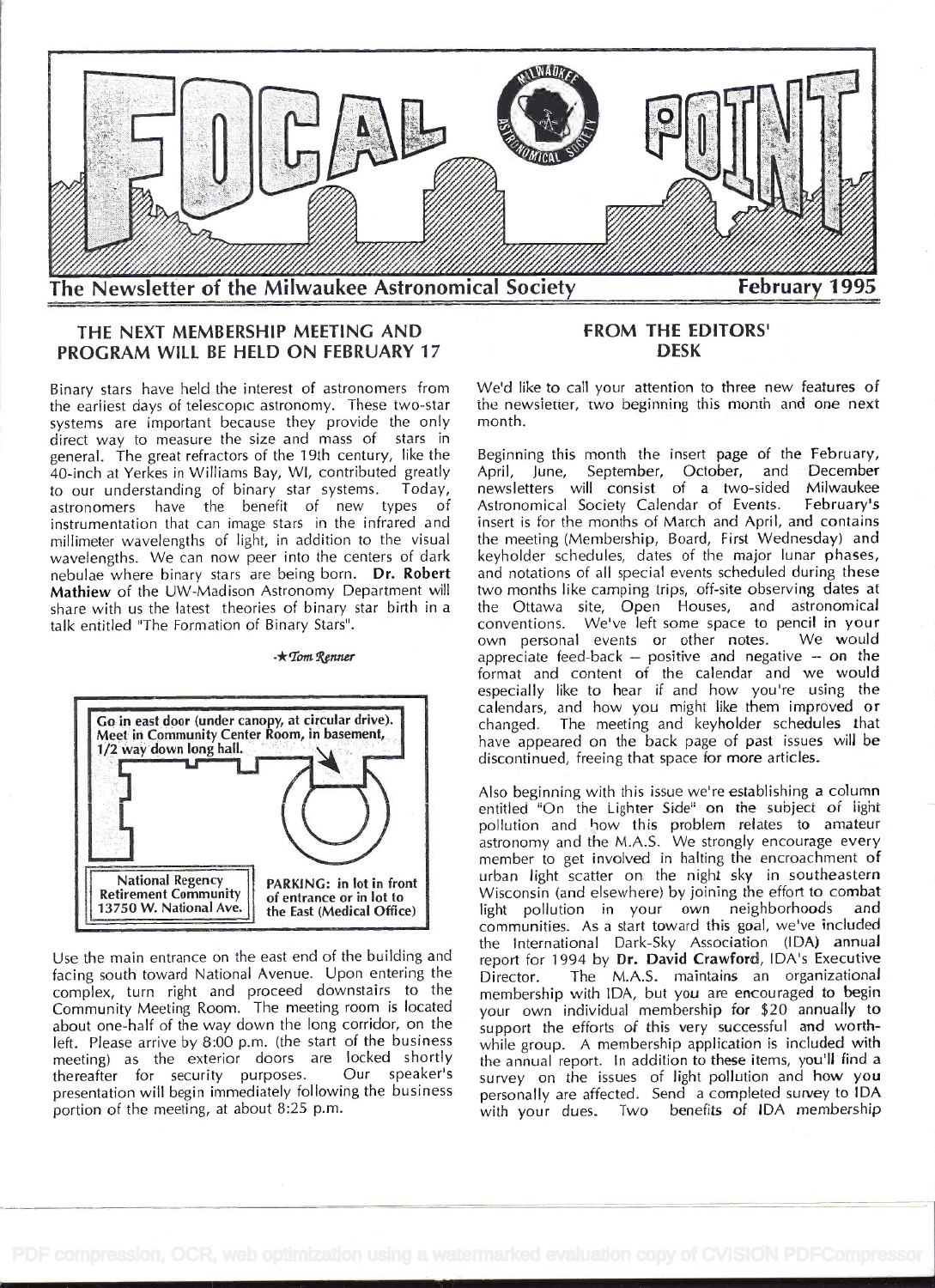individual (not "form') letters to the members of the EREUC, and later, to the Joint Finance Committee. Listings of names and Madison addresses of the committee members will appear in the March newsletter. I think it would be a good idea if members start formulating letters right now so we're all ready at a moment's notice. We may not have much time between the introduction of the bill and the vote by the EREUC, providing one actually takes place.

It may also be best for us to promote the bill on its broad merits of: (1) reducing particulate,  $CO$ ,  $SO<sub>2</sub>$  (the source of acid rain) and  $CO<sub>2</sub>$ (greenhouse gas) emissions generated by power plants, (2) creating a safer nighttime environment with less dangerous glare for motorists and shadows that conceal would-be attackers on city streets and alleys (3) saving taxpayer and consumer dollars due to a reduction in energy usage and fixture installations, (4) reducing our dependence on out-of-state energy suppliers since Wisconsin possesses virtually no coal, natural gas, or oil, and (5) dispelling the belief that a lower crime rate can be equated with more outdoor lighting. These arguments are based much more on <sup>a</sup>taxpayer's or consumer's point of view, rather than those of an amateur astronomer. As amateurs, we are viewed by many state lawmakers as a very narrow special interest group; one that's not large NASA enough, politically, to worry about. Object As taxpayers and consumers though, we're representatives of a much more influential constituency that and our arguments will probably be viewed as more mainstream. Certainly it wouldn't hurt to mention study, preservation of the night sky for our own and future generations as one of the bill's merits, so long as that's not the only one listed.

Of course, as we learned last year<br>with AB 344, there are no AB 344, there are no guarantees that a light pollution bill will passed by the Legislature and signed by Governor Thompson. But like the members of the Wisconsin amateur astronomical community, Rep. Baumgart is committed to supporting legislation to curb the excessive use and waste of outdoor lighting. His primary reason for support, which tilts more toward the

economics of the issues, differs slightly from ours, but the ultimate goal is the same. Once again, we have a rare, golden opportunity to do something substantial about light pollution in Wisconsin. Let's seize upon that opportunity, and support this bill when it is ready for year introduction in Madison. Any bill that results in a reduction of light pollution is in the best interests of all amateur astronomers. lt will take a concerted effort by amateurs and non-amateurs alike to succeed in gaining passage of this legislation. I hope all M.A.S. members will join me in this effort.

 $\star$  Dan Koehler

## LiBRARY NEWS

Astrophotography with a microscope!? If you were intrigued by the article in the May 1994 'Reflector", you can read more about it in "A Guide to Astromicroscopy" by Samuel Bissette. The complimentary copy sent to the M.A.S. will be found  $sky$ .<br>in the vertical file:  $ASTPONOMCAI$  very in the vertical file: ASTRONOMICAL PHOTOGRAPHY. You may sign it out as a book.

At Universe '92, Donald Goldsmith spoke of the need for vigilance against meteoroids whose orbits might place them on a collision course with Earth. A copy of "The Spaceguard Survey: Report of the International Near-Earth-Detection Workshop, January, 1 992 is now in the vertical PLANETS, MINOR. David Morrison chaired the committee formed in response to Congressional direction to prepare a report on the detection, and possible prevention of these potential threats to the planet.

-\* Sally Waraczynski

## EYE ON THE SKY FOR at sunrise. MARCH

The month that "comes in like a lion and goes out like a lamb" will be a pretty dull one for solar system observers this year.

Mercury is at greatest western elongation on Mar 01 at 5:00 a.m.

CST, standing 27 degrees from the Sun. As explained last month, this will be a favorable elongation for southern observers, but not for their northern counterparts because the ecliptic makes such a low angle with the eastern horizon at this time of<br>vear for mid-northern latitude mid-northern latitude observers. Mercury passes through aphelion at about .47 A.U. (or 43.7 million miles), its farthest point from the Sun, on Mar 10 and this is why Mercury appears high in Earth's sky this month. This will be the best apparition for southerners in 1995. Mercury also will be about one-half of one degree south of Saturn on the morning of Mar 26, and the pair will be about 18 degrees west of the Sun. This will probably be a very tough conjunction to view, but if the sky is clear and your horizon is unobstructed, the event should make the effort worthwhile.

Saturn will not be visible most of the month. It is in conjunction with the Sun about 9:00 p.m. on Mar 06, and thereafter passes into the morning sky. lt will become barely visible low on the east-southeast horizon late in the month. It may be best to wait until April to try viewing it again. On Apr 13 it has a close conjunction ( .6 degrees separation) with Venus.

Venus remains a bright beacon in the morning sky before sunrise. Did you catch its gorgeous conjunction with the Moon on Friday morning, Jan 27? The next close appearance of these two bodies will occur on morning of May 27 at .8 degrees separation. On Mar 02, Venus and Uranus are about 1.5 degrees apart in the eastern sky. Neptune will lie just a few degrees west of the pair at this time.

jupiter becomes an increasingly obvious observing target this month. Rising earlier each evening, it stands near the meridian most of the month It is at western quadrature about 1:00 a.m. on Mar 05, and about 2 degrees south of the Moon on the morning of Mar 22. Unfortunately its appearance in our sky will be at a low altitude all year, so "what you see is what you get" with the king of the planets in 1995. Jupiter's maximum angular diameter will be just over 45 arc seconds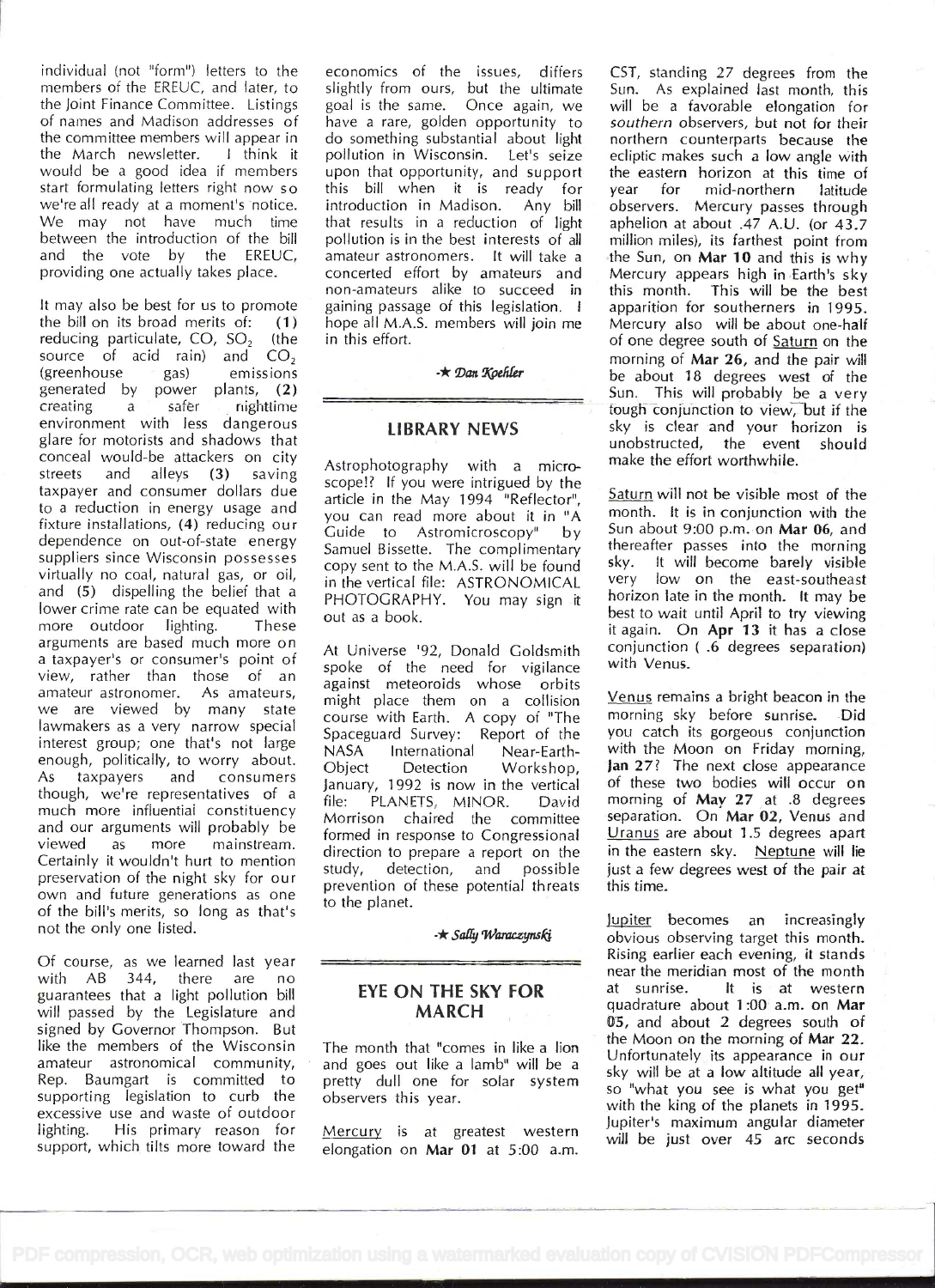individual (not 'form') letters to the members of the EREUC, and later, to the Joint Finance Committee. Listings of names and Madison addresses of the committee members will appear in the March newsletter. I think it would be a good idea if members start formulating letters right now so we're all ready at a moment's notice. We may not have much time between the introduction of the bill and the vote by the EREUC, providing one actually takes place.

It may also be best for us to promote the bill on its broad merits of:  $(1)$ reducing particulate,  $CO$ ,  $SO<sub>2</sub>$  (the source of acid rain) and  $CO<sub>2</sub>$ (greenhouse gas) emissions generated by power plants, (2) creating a safer nighttime environment with less dangerous glare for motorists and shadows that conceal would-be attackers on city streets and alleys (3) saving taxpayer and consumer dollars due to a reduction in energy usage and fixture installations, (4) reducing our dependence on out-of-state energy suppliers since Wisconsin possesses virtually no coal, natural gas, or oil, and (5) dispelling the belief that a lower crime rate can be equated with more outdoor lighting. These arguments are based much more on <sup>a</sup>taxpayer's or consumer's point of view, rather than those of an amateur astronomer. As amateurs, we are viewed by many state lawmakers as a very narrow special interest group; one that's not large Spaces enough, politically, to worry about. Object As taxpayers and consumers though, we're representatives of a model, we re-representatives or a  $file:$  much more influential constituency  $Age:$ and our arguments will probably be viewed as more mainstream. Certainly it wouldn't hurt to mention study, preservation of the night sky for our own and future generations as one of the bill's merits, so long as that's not the only one listed.

Of course, as we learned last year with AB 344, there are no guarantees that a light pollution bill will passed by the Legislature and signed by Governor Thompson. But like the members of the Wisconsin amateur astronomical community, Rep. Baumgart is committed to supporting legislation to curb the excessive use and waste of outdoor lighting. His primary reason for support, which tilts more toward the economics of the issues, differs slightly from ours, but the ultimate goal is the same. Once again, we have a rare, golden opportunity to do something substantial about light pollution in Wisconsin. Let's seize upon that opportunity, and support the eastern<br>this bill when it is ready for year for this bill when it is ready for introduction in Madison. Any bill that results in a reduction of light pollution is in the best interests of all amateur astronomers. It will take a concerted effort by amateurs and non-amateurs alike to succeed in gaining passage of this legislation. I hope all M.A.S. members will join me in this effort.

-\* Dan Koehler

#### LIBRARY NEWS

Astrophotography with a microscope!? If you were intrigued by the article in the May 1994 "Reflector", you can read more about it in "A Guide to Astromicroscopy" by Samuel Bissette. The complimentary copy sent to the M.A.S. will be found in the vertical file: ASTRONOMICAL PHOTOGRAPHY. You may sign it out as a book.

At Universe '92, Donald Goldsmith spoke of the need for vigilance against meteoroids whose orbits might place them on a collision course with Earth. A copy of "The Spaceguard Survey: Report of the International Near-Earth-Detection Workshop. January, 1992 is now in the vertical PLANETS, MINOR. David Morrison chaired the committee formed in response to Congressional direction to prepare a report on the detection, and possible prevention of these potential threats to the planet.

 $-k$  Sally Waraczynski

## EYE ON THE SKY FOR at sunrise. MARCH

The month that "comes in like a lion and goes out like a lamb" will be a pretty dull one for solar system observers this year.

Mercury is at greatest western elongation on Mar 01 at 5:00 a.m.

CST, standing 27 degrees from the Sun. As explained last month, this will be a favorable elongation for southern observers, but not for their northern counterparts because the ecliptic makes such a low angle with the eastern horizon at this time of mid-northern latitude observers. Mercury passes through aphelion at about .47 A.U. (or 43.J million miles), its farthest point from the Sun, on Mar 10 and this is why Mercury appears high in Earth's sky this month. This will be the best apparition for southerners in 1995. Mercury also will be about one-half of one degree south of Saturn on the morning of Mar 26, and the pair will be about 18 degrees west of the Sun. This will probably be a very tough conjunction to view, but if the sky is clear and your horizon is unobstructed, the event should make the effort worthwhile.

Saturn will not be visible most of the month. It is in conjunction with the Sun about 9:00 p.m. on Mar 06, and thereafter passes into the morning sky. lt will become barely visible very low on the east-southeast horizon late in the month. It may be best to wait until April to try viewing it again. On Apr 13 it has a close conjunction ( .6 degrees separation) with Venus.

Venus remains a bright beacon in the morning sky before sunrise. Did you catch its gorgeous conjunction with the Moon on Friday morning, Jan 27? The next close appearance of these two bodies will occur on morning of May 27 at .8 degrees separation. On Mar 02, Venus and Uranus are about 1.5 degrees apart in the eastern sky. Neptune will lie just a few degrees west of the pair at this time.

lupiter becomes an increasingly obvious observing target this month. Rising earlier each evening, it stands near the meridian most of the month It is at western quadrature about 1:00 a.m. on Mar 05, and about 2 degrees south of the Moon on the morning of Mar 22. Unfortunately its appearance in our sky will be at a low altitude all year, so "what you see is what you get" with the king of the planets in 1995. Jupiter's maximum angular diameter will be just over 45 arc seconds